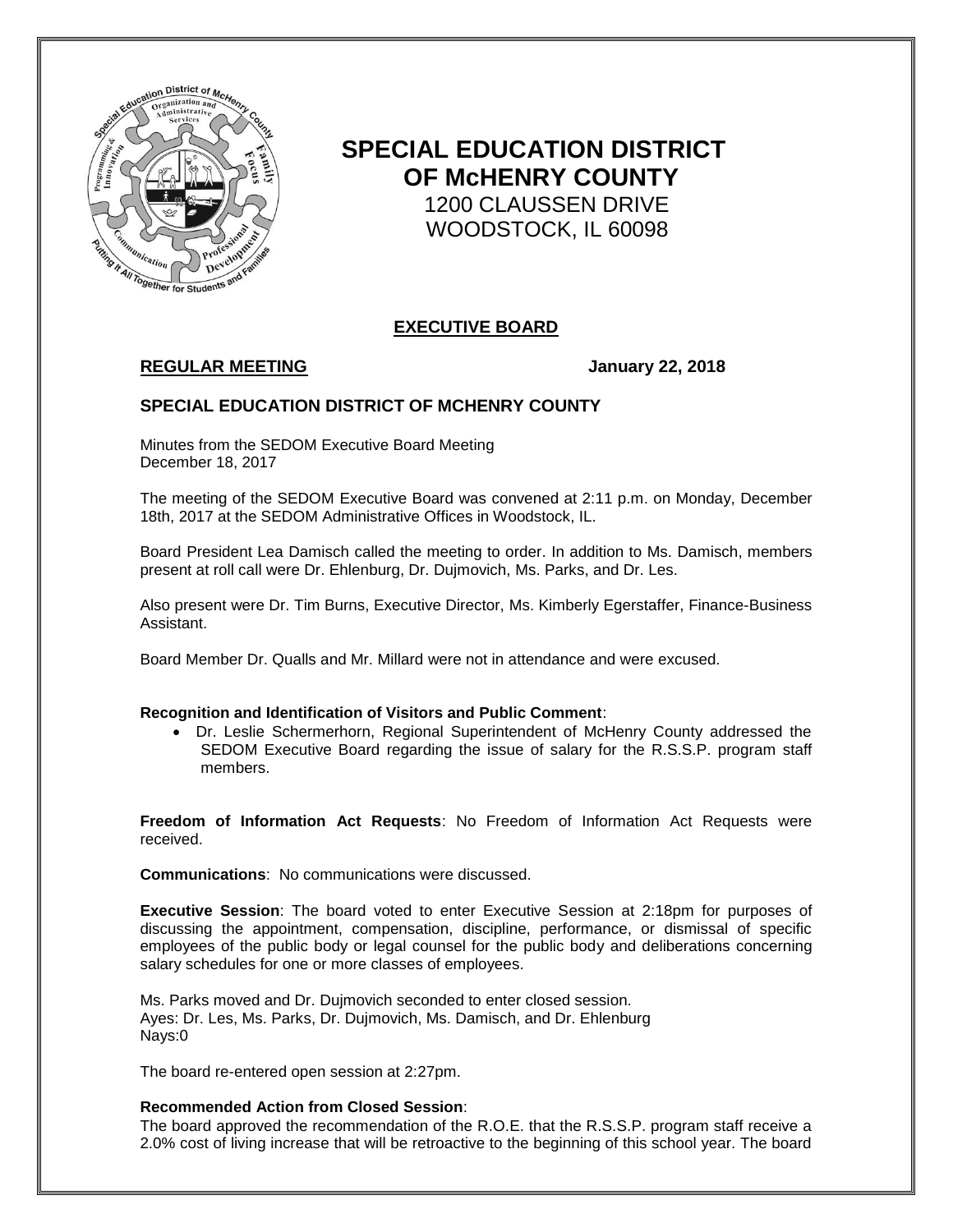further directed staff to begin the process of paying back the balance of funds that were loaned to the R.S.S.P. by McHenry County School Districts during Fiscal Year 2017.

#### **Committee of the Whole**:

Dr. Burns discussed the recent Committee of the Whole meeting held at 1:30pm on 12-18-17.

Dr. Burns gave an update on the Knaack and Student Assistance Fund Processes and revisions made to the applications.

Dr. Burns discussed recent challenges with managing public access hours to the building after SEAL staff have departed as it pertains to safety and security and began the discussion about aligning SEDOM Public Access hours to align with SEAL and be by appointment as well.

Dr. Burns discussed the arrival of a new portable tympanometer and portable audiometer and how this will allow the SEDOM audiologist to provide additional diagnostic services to the member districts onsite.

Dr. Burns discussed recent changes to the Medicaid Referral Process as it pertains to Speech Pathologists as well personnel related complications associated with the requirements associated with obtaining an NPI Number and for registration within the IMPACT system.

Dr. Burns discussed the transition of SEDOM to an 11-member cooperative within the IWAS system and how this was connected to the efforts of the withdrawing districts to secure a presentation session with the ISAC Board.

Dr. Burns discussed the upcoming FY19 Needs Assessment process and the timeline for implementation.

Dr. Burns discussed the upcoming meeting of the SEDOM Executive Board Nominating Committee and gave an over view of the positions that were up for nomination and the timelines associated with the process.

Dr. Burns discussed recent November financial highlights, as well as December bills and gave an over view of the recent CLIC mid-year meeting.

Dr. Burns discussed upcoming repairs to the SEDOM pool and that the pool may be approaching an age where greater financial resources are needed to maintain the pool. The Board directed Dr. Burns to obtain a second estimate.

Dr. Burns discussed a concern with having SEDOM equipment placed in a SEDOM classroom that is not monitored and requested to begin obtaining quotes for moving fees. The Board shared this concern and agreed with the recommendation to begin getting quotes.

#### **Recommended Action from Committee of the Whole**:

• The Executive Board directed Dr. Burns to begin the process of aligning SEDOM public access hours to coincide with SEAL Operational Hours and implementing an "after hours by appointment system. The Board further directed Dr. Burns to begin exploring the potential of SEDOM aligning its school year calendar to coincide with SEAL's school year calendar.

#### **Consent Agenda:**

Ms. Parks moved Ms. Dr. Ehlenburg seconded to approve the consent agenda items listed below: Ayes: Ms. Parks, Dr. Dujmovich, Dr. Les, Ms. Damisch, and Dr. Ehlenburg Nayes:0

- Approval of the minutes from the 11-27-17 Executive Board Meeting and subsequent closed session,
- November Financial Reports
- December Bills